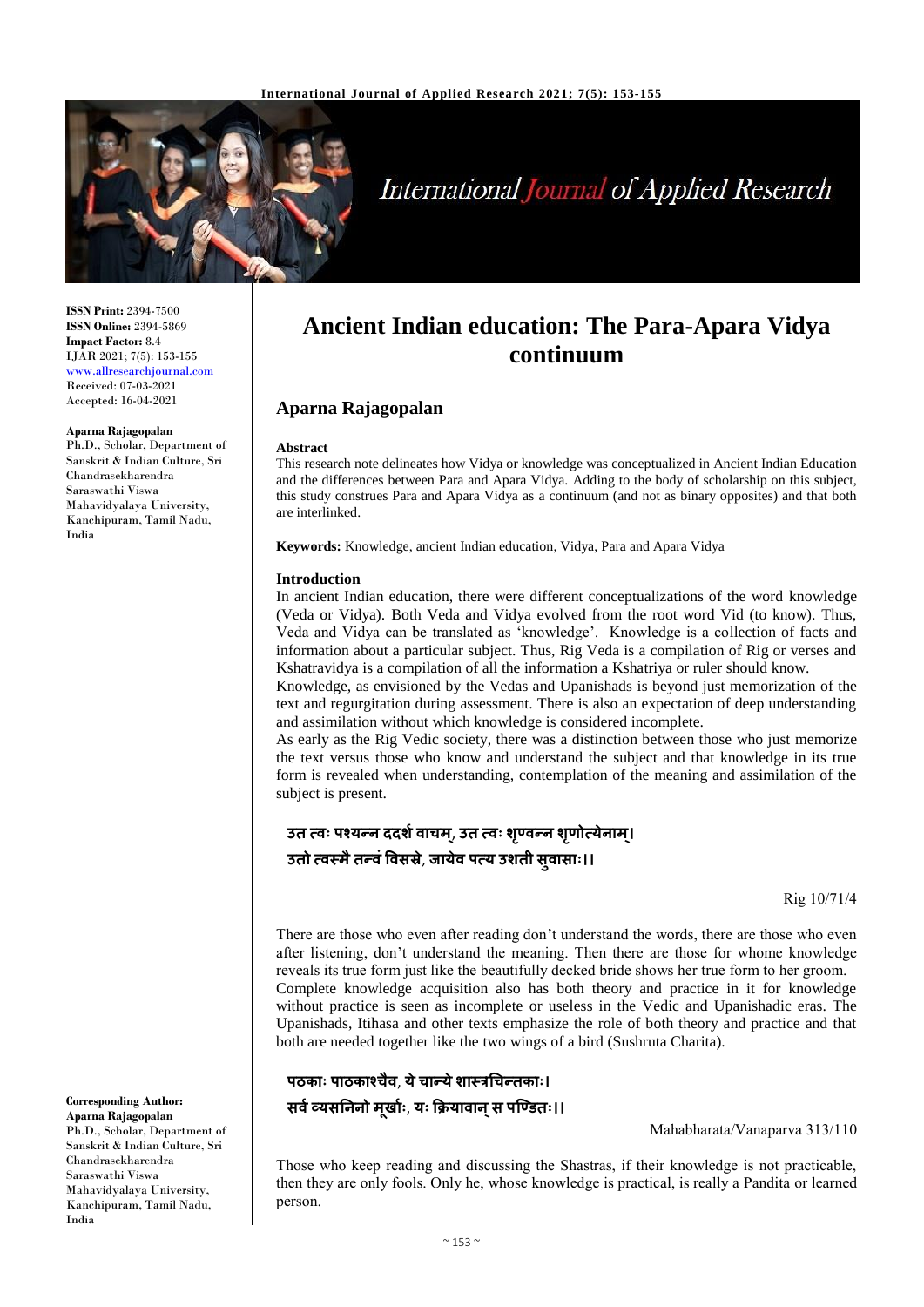#### **Classification of Vidya**

Para and Apara Vidya

द्वे विद्ये चेदितव्य इति ह स्म यदब्रम्हाविदो वदन्ति परा चैवपरा च।। Mundaka Upanishad 1.1.4

Para and Apara Vidya is a fundamental classification system of knowledge in various Vedic texts like the Upanishads. There is contention among various scholars on the exact differentiation between Para and Apara Vidya. Based on their philosophical leanings, scholars have translated Para and Apara Vidya differently. Some have used hierarchy to differentiate the two concepts (Para Vidya is higher knowledge vs. Apara Vidya is lower knowledge) while others have tried to differentiate based on content. A third classification is a hybrid of the previous two (hierarchy and content) with a catalyst to go beyond.

While the first two types of categorization based on hierarchy and content posit Para and Apara Vidya as exclusive categories, the third seems to conceptualize it as a continuum between Apara and Para Vidya. Thus the first two categories would assume that there is a distinction in the type of students who could attain mastery in both categories (the 'truth seeker' would attain higher knowledge and the 'student' would attain lower knowledge for hierarchy based classifying systems and students of different inclinations and/or those with different social compulsions would choose different forms of knowledge for content based classifying systems). In the third hybrid classification, students would typically start with Apara Vidya and somewhere on the continuum, an alchemical reaction occurs to lead the student to attain Para Vidya. This would not be the case for all students but the possibility is there that the same student can attain both as Para Vidya is seen as a destination for learning in all forms of knowledge. Hence the anecdotal saying that all Apara Vidya can become Para Vidya and Para Vidya is a manifestation of all Apara Vidya.

Hierarchical classification is usually that of higher knowledge (Para Vidya) vs. lower knowledge (Apara Vidya) with a value judgement that Apara Vidya is inferior to Para Vidya (Hemant & Sharma, 2018) [3]. The most common content based classification seems to be that Para Vidya is Spiritual knowledge whereas Apara Vidya is Material knowledge (Murshid, 2018)<sup>[4]</sup>. Thus, religion would be the domain of Para Vidya whereas science and other empirical knowledge would be in the realm of Apara Vidya according to this classification. Interpretation of Para and Apara Vidya as two opposites could be the reason that many scholars felt that ancient Indian education was not relevant to modern secular education as the former dealt with the study of Vedic Samhita which was classified as religious education which in turn was the domain of Para Vidya as it is opposed to science which is Apara Vidya and thus more relevant to secular education as envisaged by modern society. This is further complicated by an in-built hierarchy that Para Vidya is a higher form of knowledge than Apara Vidya which further fuels the religion vs. science argument.

However, the Mundaka Upanishad refutes this argument to an extent by declaring that "there are two forms of knowledge – the Para and Apara Vidya wherein Apara Vidya consists of the four Vedas; Rig, Yajur, Sama and Atharvana, Shiksha, Kalpa, Vyakarana, Chandas and Jyotisha. Para Vidya is by which the imperishable is attained." (Sharvananda, 1920).

तत्रापरा ऋग्वेदो यजुर्वेदः समावेदोऽथर्ववेदः शिक्षा कल्पो व्याकरणं निरूक्तं छतिो ज्योवतषवमवत। अथ परा यया तिक्षरमविगम्यते।।

Mundaka 1.1.5

The Mundaka Upanishad buckets all forms of cognizable knowledge (including the Vedas and Vedangas like Vyakarana, Chandas, Jyotisha etc. and by extension all forms of science, art & craft etc.) as Apara Vidya and that knowledge by which the imperishable is attained alone as Para Vidya. Thus, the differentiation between Para and Apara Vidya doesn't seem to be as simplistic as religion vs science or spiritual vs. material.

Further, the Mundaka Upanishad also goes on to state that the knowledge of Atma (Paravidya) cannot be attained by the study of Vedas, intellect or by repeatedly listening to the scriptures – it reveals its form to whom it chooses.

नायमात्मा प्रवचनेन लभ्यो न मेधया न बहुना श्रुतेन। यमेवैष बृणुते तेन लभ्यस्तस्यैष आत्मा विवृणते तनुं स्वाम्।।

Mundaka Upanishad 3.2.3

But, these pithy statements raises a new challenge on what is Para Vidya if everything we learn and comprehend seems to be in the realm of Apara Vidya? Mediating this difficulty, some scholars have tried to differentiate Para and Apara Vidya differently like Knowledge of Spirit vs. consciousness (Gupta, 2018)<sup>[2]</sup> but this still doesn't clearly define these two types of knowledge.

Adi Shankaracharya, in his commentary on the Mundaka Upanishad seems to interpret the Sanskrit Verses 4 & 5 that Para Vidya is beyond the knowledge of the 'assemblage of words' in the texts of the Vedas, Upanishads etc. The implication is that there is a 'realization' of the ultimate truth through catalysts which could include approaching the right Guru, detachment and deep reflection and contemplation (Sharvananda, 1920).

This is probably the reason that some scholars of Vedanta have relegated the learning step of Nidhidhyasana as only relevant to Para Vidya (will be discussed in detail in the next section). This seems to be in support of the continuum theory of Para Vidya and Apara Vidya.

Regardless of the conceptualization of Para-Apara Vidya (either as a continuum or binary classification), the general agreement is that successful attainment of Para Vidya renders all other knowledge as unnecessary and is the aspiration of all scholars. The attainment of the 'knowledge of the soul' is exhorted in multiple Shastras as the culmination of the process of education and a worthy goal for the learned.

पठन्ति चतरो वेदान, धर्मशास्त्राण्यनेकशः।

आत्मानं नैव जानन्ति, दर्वी पाकरसं यथा।।

Chanakyaniti 15/12

Those who after reading the four Vedas do not know the essence of the soul, must find their lives as useless as that of the ladle which when stirring the delicious dishes being prepared, knows nothing about their taste